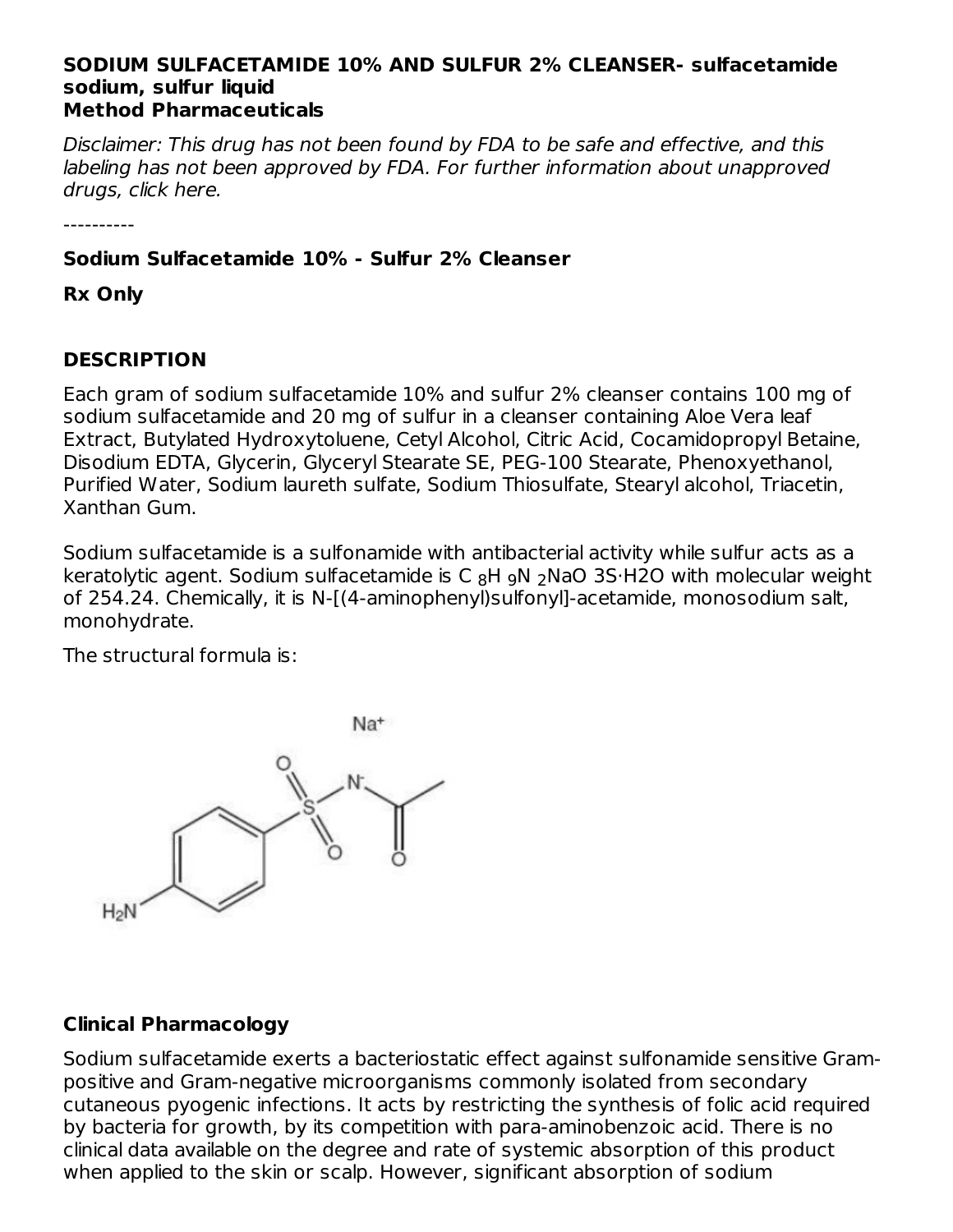sulfacetamide through the skin has been reported.

The following in vitro data is available but the clinical significance is unknown. Organisms that show susceptibility to sodium sulfacetamide are: Streptococci, Staphylococci, E. coli, Klebsiella pneumoniae, Pseudomonas pyocyanea, Salmonella species, Proteus vulgaris, Nocardia and Actinomyces.

The exact mode of action of sulfur in the treatment of acne is unknown, but it has been reported that it inhibits the growth of Propionibacterium acnes and the formation of free fatty acids.

#### **INDICATIONS**

SODIUM SULFACETAMIDE 10% - SULFUR 2% CLEANSER is indicated for use in the topical control of acne vulgaris, acne rosacea and seborrheic dermatitis.

### **CONTRAINDICATIONS:**

SODIUM SULFACETAMIDE 10% - SULFUR 2% CLEANSER is contraindicated for use by patients having known hypersensitivity to sulfonamides, sulfur or any other component of this preparation. SODIUM SULFACETAMIDE 10% - SULFUR 2% CLEANSER is not to be used by patients with kidney disease.

#### **WARNINGS**

Although it is rare, sensitivity to sodium sulfacetamide may occur. Therefore, caution and careful supervision should be observed when prescribing this drug for patients who may be prone to hypersensitivity to topical sulfonamides. Systemic toxic reactions such as agranulocytosis, acute hemolytic anemia, purpura hemorrhagica, drug fever, jaundice, and contact dermatitis indicate hypersensitivity to sulfonamides. Particular caution should be employed if areas of denuded or abraded skin are involved.

FOR EXTERNAL USE ONLY. NOT FOR INTRAVAGINAL OR OPHTHALMIC USE. (KEEP AWAY FROM EYES).

KEEP OUT OF REACH OF CHILDREN.

In case of accidental ingestion contact a poison control center immediately. Keepcontainer tightly closed.

#### **Precaution**

General: If irritation develops, use of the product should be discontinued and appropriate therapy instituted. Patients should be carefully observed for possible local irritation or sensitization during long-term therapy. The object of this therapy is to achieve desquamation without irritation, but sodium sulfacetamide and sulfur can cause reddening and scaling of the epidermis. These side effects are not unusual in the treatment of acne vulgaris, but patients should be cautioned about the possibility.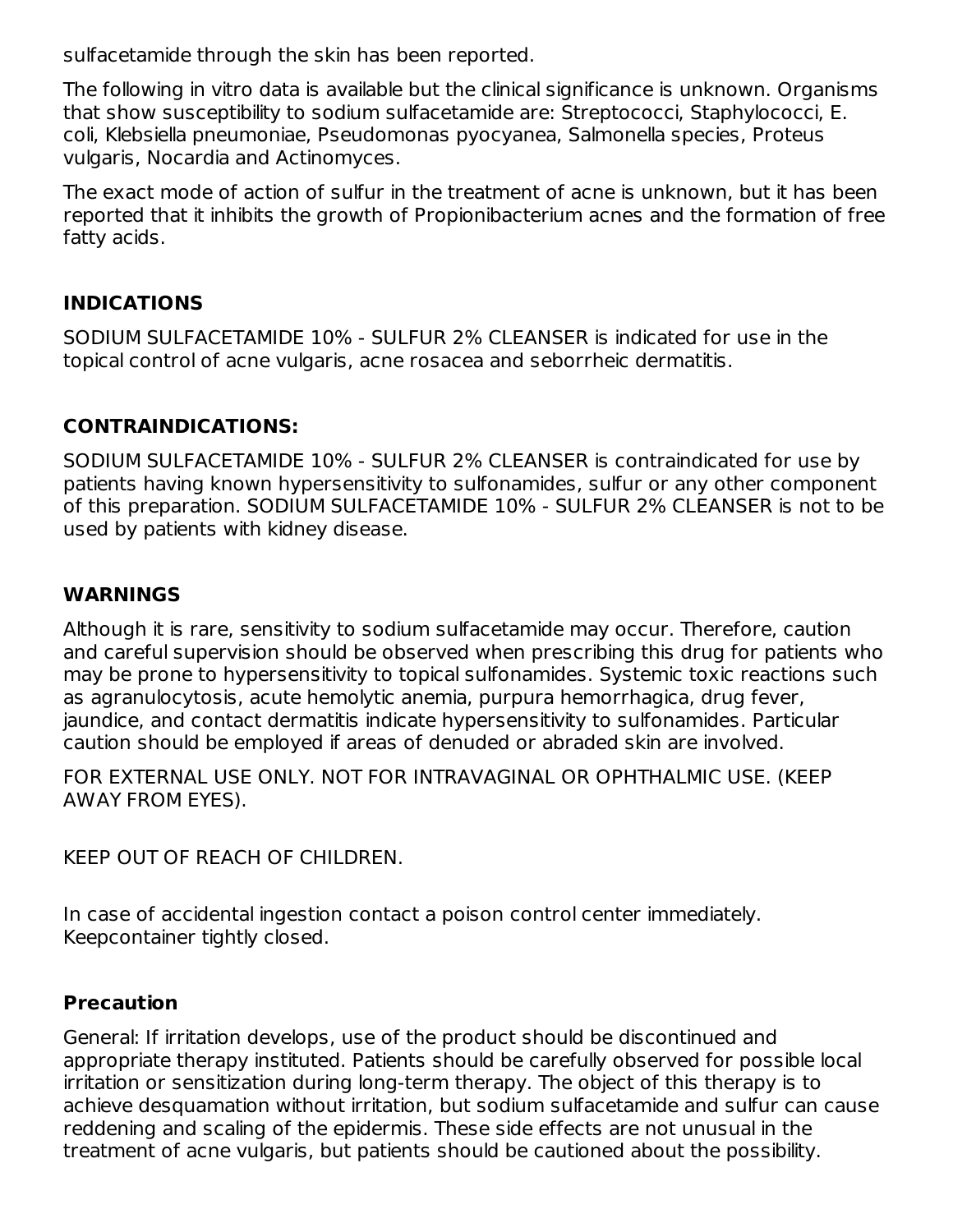**Information for Patients:** Avoid contact with eyes, eyelids, lips and mucous membranes. If accidental contact occurs, rinse with water. If excessive irritation develops, discontinue use and consult your physician.

**Carcinogenesis, Mutagenesis and Impairment of Fertility**: Long-term studies in animals have not been performed to evaluate carcinogenic potential.

**Pregnancy:** Category C. Animal reproduction studies have not been conducted with Sodium Sulfacetamide 10% & Sulfur 2% Cleanser. It is also not known whether Sodium Sulfacetamide 10% & Sulfur 2% Cleanser can cause fetal harm when administered to a pregnant woman or can affect reproduction capacity. Sodium Sulfacetamide 10% & Sulfur 2% Cleanser should be given to a pregnant woman only if clearly needed.

**Nursing Mothers:** It is not known whether sodium sulfacetamide is excreted in the human milk following topical use of Sodium Sulfacetamide 10% & Sulfur 2% Cleanser. However, small amounts of orally administered sulfonamides have milk. In view of this and because many drugs are excreted in human milk, caution should be exercised when Sodium Sulfacetamide 10% & Sulfur 2% Cleanser is administered to a nursing woman.

**Pediatric Use:** Safety and effectiveness in children under the age of 12 have not been established.

#### **Adverse Reaction**

Although rare, sodium sulfacetamide may cause local irritation.

Call your doctor for medical advice about side effects.

To report a serious adverse event or obtain product information, call 1-877-250-3427.

## **DOSAGE AND ADMINISTRATION**

Wash affected area once or twice daily, or as directed by your physician. Avoid contact with eyes or mucous membranes. Wet skin and liberally apply to areas to be cleansed, massage gently into skin for 10-20 seconds working into a full lather, rinse thoroughly and pat dry. If drying occurs, it may be controlled by rinsing cleanser off sooner or using less often.

## **See label booklet for Full Prescribing Information.**

## **HOW SUPPLIED**

Store at 20°C to 25°C (68°F to 77°F), excursions permitted between 15°C and 30°C (between 59°F and 86°F). Brief exposure to temperatures up to 40°C (104°F) may be tolerated provided the mean kinetic temperature does not exceed 25°C (77°F); however, such exposure should be minimized.

NOTICE: Protect from freezing and excessive heat. The product may tend to darken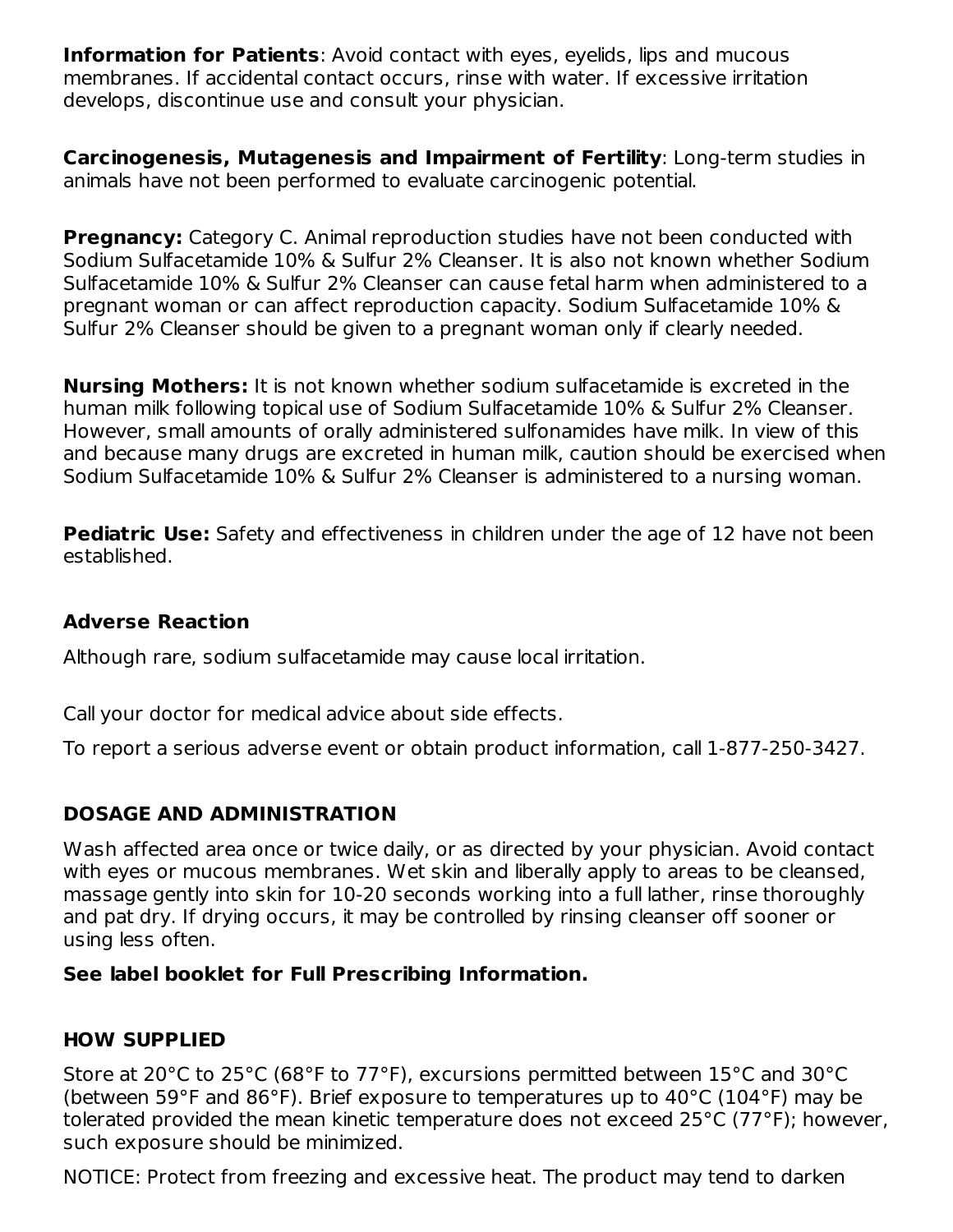slightly on storage. Slight discoloration does not impair the efficacy or safety of the product. Keep bottle tightly closed. Occasionally, a slight discoloration of fabric may occur when an excessive amount of the product is used and comes in contact with white fabrics. This discoloration, however, presents no problem, as it is readily removed by ordinary laundering without bleaches.

This bottle is not filled to the top but does contain 8 fl oz of product as identified on the front panel of the bottle.



# **SODIUM SULFACETAMIDE 10% AND SULFUR 2% CLEANSER**

sulfacetamide sodium, sulfur liquid

| <b>Product Information</b>             |                         |                           |               |  |  |  |
|----------------------------------------|-------------------------|---------------------------|---------------|--|--|--|
| <b>Product Type</b>                    | HUMAN PRESCRIPTION DRUG | <b>Item Code (Source)</b> | NDC:58657-471 |  |  |  |
| <b>Route of Administration</b>         | <b>TOPICAL</b>          |                           |               |  |  |  |
|                                        |                         |                           |               |  |  |  |
|                                        |                         |                           |               |  |  |  |
| <b>Active Ingredient/Active Moiety</b> |                         |                           |               |  |  |  |